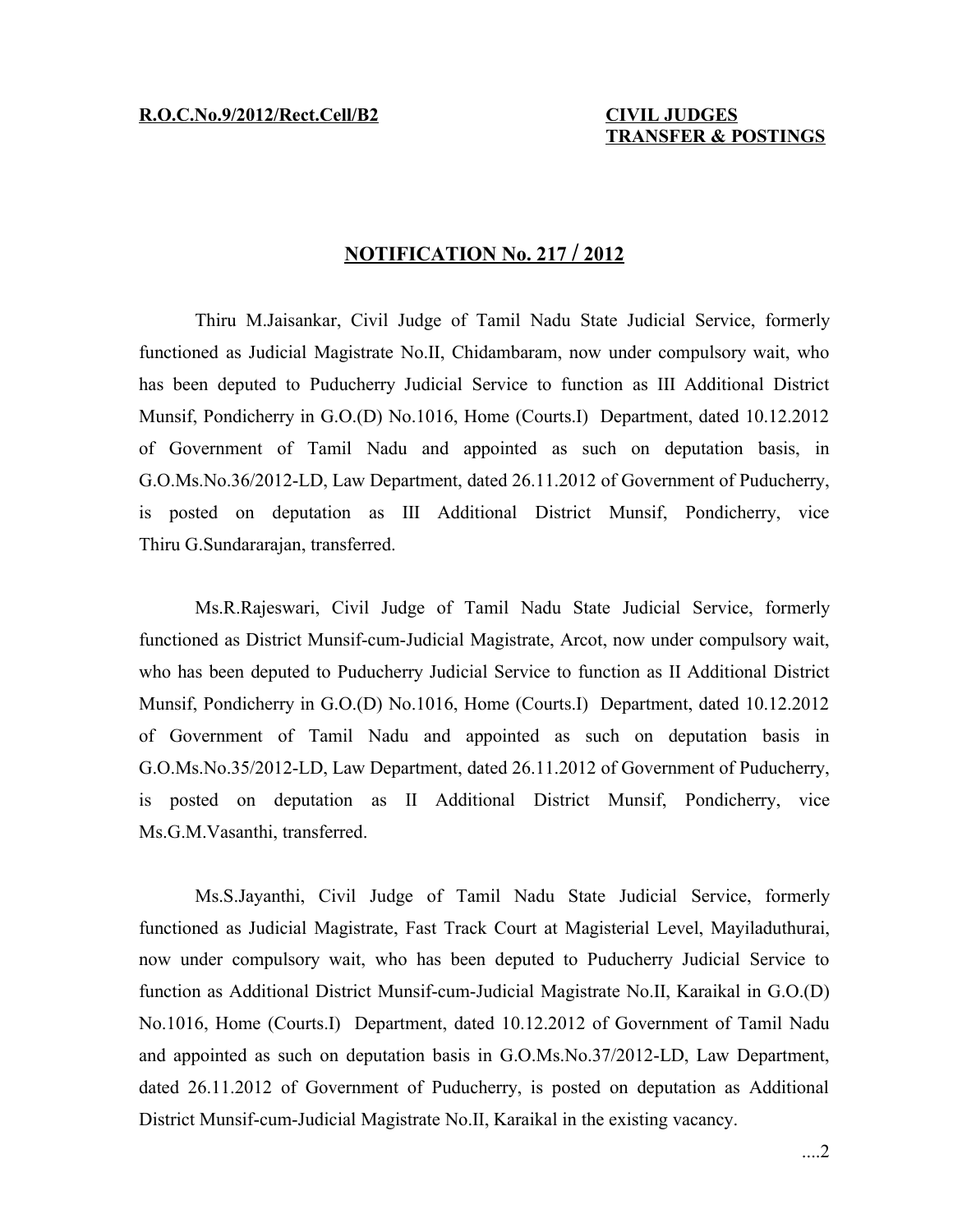$-2 -$ 

**II**

Thiru G.Sundararajan, III Additional District Munsif, Pondicherry is transferred and posted as I Additional District Munsif, Pondicherry in the existing vacancy.

Ms.G.M.Vasanthi, II Additional District Munsif, Pondicherry is transferred and posted as Principal District Munsif, Pondicherry in the existing vacancy.

## HIGH COURT, MADRAS. Sd/- G.CHOCKALINGAM, DATED : 14.12.2012. REGISTRAR GENERAL

To

- 1. Thiru M.Jaisankar, formerly Judicial Magistrate No.II, Chidambaram, now under compulsory wait, **Thro'** the Principal District Judge, Cuddalore.
- 2. Ms.R.Rajeswari, formerly District Munsif-cum-Judicial Magistrate, Arcot, now under compulsory wait, **Thro'** the Principal District Judge, Vellore.
- 3. Ms. S.Jayanthi, formerly Judicial Magistrate, Fast Track Court at Magisterial Level, Mayiladuthurai, now under compulsory wait, **Thro'** the District Judge, Nagapattinam.
- 4. Thiru G.Sundararajan, III Additional District Munsif, Pondicherry.
- 5. Ms. G.M.Vasanthi, II Additional District Munsif, Pondicherry.
- 6. The Judicial Magistrate No.II, Chidambaram.
- 7. The District Munsif-cum-Judicial Magistrate, Arcot.
- 8. The Judicial Magistrate, Fast Track Court at Magisterial Level, Mayiladuthurai.
- 9. The Principal District Munsif, Pondicherry.
- 10. The I / II / III Additional District Munsif, Pondicherry.
- 11. The Additional District Munsif-cum-Judicial Magistrate No.II, Karaikal.
- 12. The Chief Judge, Pondicherry.
- 13. The Principal District Judge / District Judge, Cuddalore / Vellore / Nagapattinam.
- 14. The Chief Judicial Magistrate, Cuddalore / Vellore / Nagapattinam / Pondicherry.
- 15. The Senior Accounts Officer (GAD-IV), Office of the Principal Accountant General (A & E), Chennai.18.
- 16. The Director of Accounts and Treasuries, Pondicherry.
- 17. The Treasury Officer, Cuddalore / Vellore / Nagapattinam.

## **Copy to :-**

- 1. The Chief Secretary to Government, Secretariat, Chennai-9.
- 2. The Secretary to Government, Home / Public / Labour and Employment / Revenue/ Law / Commercial Taxes Department, Secretariat,Chennai-9.
- 3. The Secretary to His Excellency The Governor, Raj Bhavan, Chennai-22.
- 4. The Secretary to His Excellency The Lieutenant-Governor, Pondicherry.
- 5. The Secretary to the Hon'ble Chief Minister, Secretariat, Chennai-9.